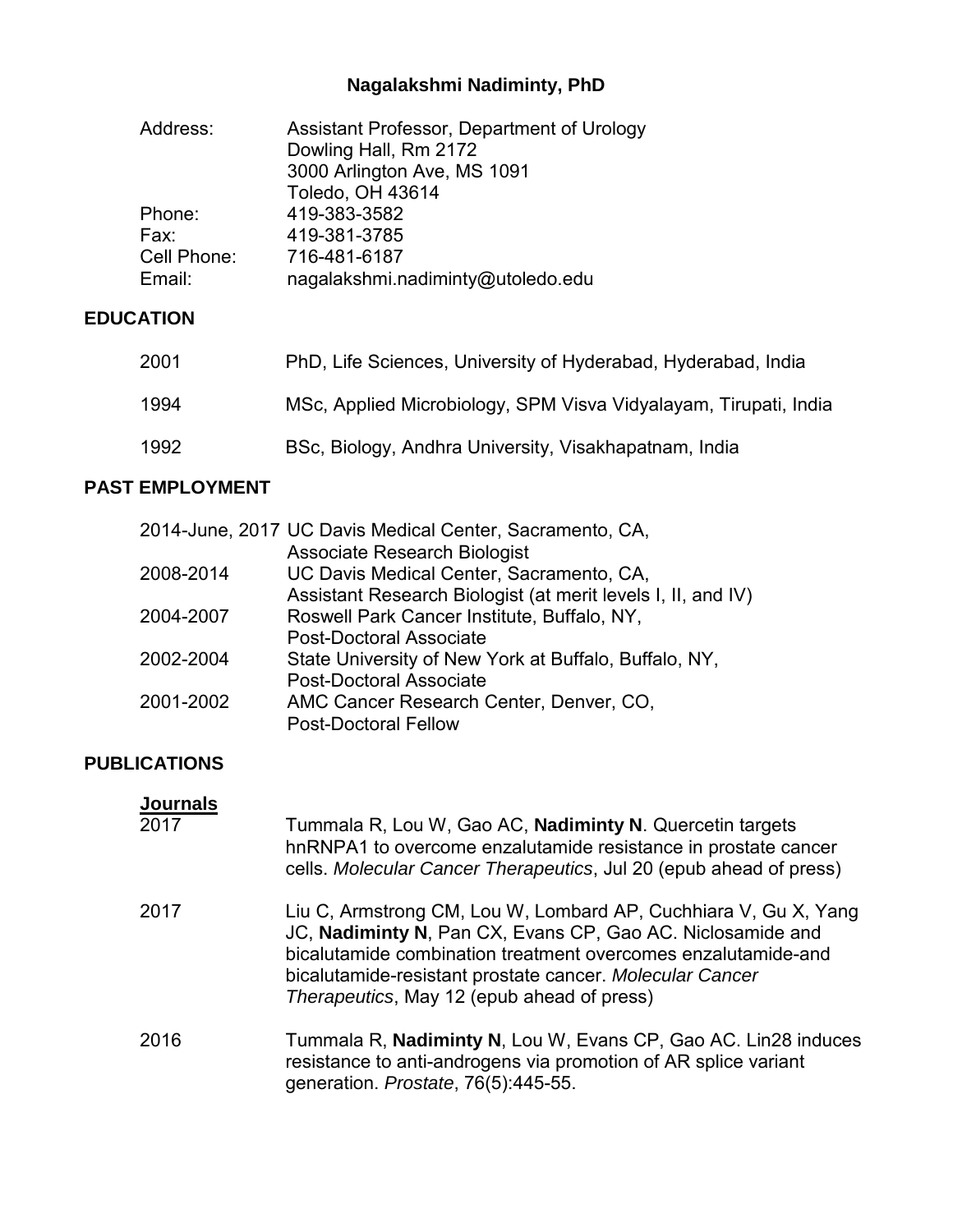| 2015 | Nadiminty N, Tummala R, Liu C, Lou W, Evans CP, Gao AC. NF-<br>KB2/p52:c-Myc:hnRNPA1 Pathway Regulates Expression of Androgen<br>Receptor Splice Variants and Enzalutamide Sensitivity in Prostate<br>Cancer. Molecular Cancer Therapeutics, 14(8): 1884-95. |
|------|--------------------------------------------------------------------------------------------------------------------------------------------------------------------------------------------------------------------------------------------------------------|
| 2015 | Liu C, Lou W, Zhu Y, Yang JC, Nadiminty N, Gaikwad NW, Evans<br>CP, Gao AC. Intracrine Androgens and AKR1C3 Activation Confer<br>Resistance to Enzalutamide in Prostate Cancer. Cancer Res, 75(7):<br>1413-22.                                               |
| 2014 | Cui Y, Nadiminty N, Liu C, Lou W, Schwartz CT, Gao AC.<br>Upregulation of glucose metabolism by NF-KB2/p52 mediates<br>enzalutamide resistance in castration-resistant prostate cancer cells.<br>Endocr Relat Cancer, 21(3): 435-42.                         |
| 2014 | Liu C, Lou W, Zhu Y, Nadiminty N, Schwartz CT, Evans CP, Gao AC.<br>Niclosamide inhibits androgen receptor variants expression and<br>overcomes enzalutamide resistance in castration-resistant prostate<br>cancer. Clin Cancer Res, 20(12): 3198-210.       |
| 2014 | Zhu Y, Liu C, Cui Y, Nadiminty N, Lou W, Gao AC. Interleukin-6<br>induces neuroendocrine differentiation (NED) through suppression of<br>RE-1 silencing transcription factor (REST). Prostate, 74(11): 1086-94.                                              |
| 2013 | Liu C, Zhu Y, Lou W, Nadiminty N, Chen X, Zhou Q, Shi XB, Devere<br>White RW, Gao AC. Functional p53 determines docetaxel sensitivity in<br>prostate cancer cells. Prostate, 73(4): 418-27.                                                                  |
| 2013 | Nadiminty N, Tummala R, Liu C, Yang J, Lou W, Evans CP, Gao AC.<br>NF-kappaB2/p52 induces resistance to Enzalutamide in Prostate<br>Cancer: Role of androgen receptor and its variants. Molecular Cancer<br>Therapeutics, 12(8): 1629-37.                    |
| 2013 | Tummala R, Nadiminty N, Lou W, Zhu Y, Gandour-Edwards R, Chen<br>HW, Evans CP, Gao AC. Lin28 promotes growth of prostate cancer<br>cells and activates the androgen receptor. American Journal of<br>Pathology, 183(1): 288-95.                              |
| 2013 | Zhu Y, Liu C, Nadiminty N, Lou W, Tummala R, Evans CP, Gao AC.<br>Inhibition of ABCB1 expression overcomes acquired docetaxel<br>resistance in prostate cancer. Molecular Cancer Therapeutics, 12(9):<br>1829-36.                                            |
| 2013 | Zhu Y, Liu C, Tummala R, Nadiminty N, Lou W, Gao AC.<br>RhoGDIalpha downregulates androgen receptor signaling in prostate<br>cancer cells. Prostate, 73(15): 1614-22.                                                                                        |
| 2012 | <b>Nadiminty N, Tummala R, Lou W, Zhu Y, Zhang J, Chen X, deVere</b><br>White RW, Kung HJ, Evans CP, Gao AC. MicroRNA let-7c<br>suppresses androgen receptor expression and activity via regulation                                                          |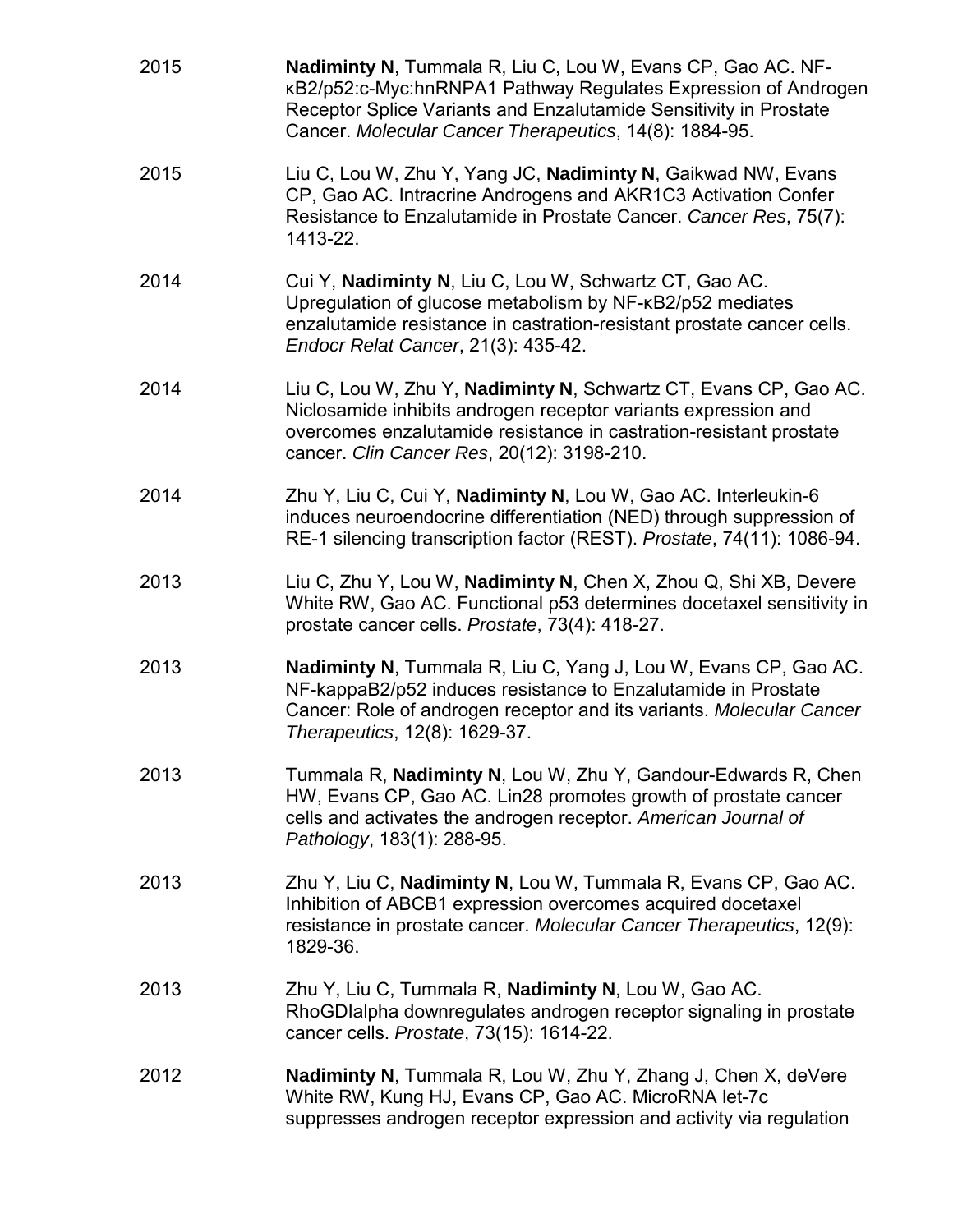of Myc expression in prostate cancer cells. *J Biol Chem*, 287(2): 1527- 37.

- 2012 **Nadiminty N**, Gao AC. Mechanisms of persistent activation of the androgen receptor in CRPC: Recent advances and Future perspectives. *World J Urology*, 30(3): 287-95.
- 2012 **Nadiminty N**, Tummala R, Lou W, Zhu Y, Shi XB, Zou JX, Chen HW, Zhang J, Chen X, Luo J, deVere White RW, Kung HJ, Evans CP, Gao AC. MicroRNA let-7c is downregulated in prostate cancer and suppresses prostate cancer growth. *PLoS One*, 7(3): e32832.
- 2011 Sun M, Liu C, **Nadiminty N**, Lou W, Zhu Y, Yang J, Evans CP, Zhou Q, Gao AC. Inhibition of Stat3 activation by sanguinarine suppresses prostate cancer cell growth and invasion. *Prostate*, 72(1): 82-9.
- 2011 Zhu Y, Tummala R, Liu C, **Nadiminty N**, Lou W, Evans CP, Zhou Q, Gao AC. RhoGDIα suppresses growth and survival of prostate cancer cells. *Prostate*, 72(4): 392-8.
- 2011 Liu C, **Nadiminty N**, Tummala R, Chun JY, Lou W, Zhu Y, Sun M, Evans CP, Zhou Q, Gao AC. Andrographolide targets androgen receptor pathway in castration-resistant prostate cancer. *Genes and Cancer*, 2(2): 151-9.
- 2011 Zhong X, Wang Z, Luo W, Tan Q, Xu F, Zhu W, Wang Q, Wang T, Hou M, **Nadiminty N**, Xue X, Chen J, Ma W, Gao AC, Zhou Q. A proteomic approach to elucidate the multiple targets of selenium induced cell growth inhibition in human lung cancer. *Thoracic cancer*, DOI: 10.1111/j.1759-(Epub ahead of print).
- 2010 **Nadiminty N**, Dutt S, Tepper C, Gao AC. Microarray analysis reveals potential target genes of NF-kappaB2/p52 in LNCaP prostate cancer cells. *Prostate*, 70(3): 276-87.
- 2010 **Nadiminty N**, Lou W, Sun M, Chen J, Yue J, Kung H-J, Evans CP, Zhou Q, and Gao AC. Aberrant activation of the androgen receptor by NF-κB2/p52 in prostate cancer cells. *Cancer Research*, 70(8): 3309- 19.
- 2010 Sun M, Lou W, Chun JY, Cho DS, **Nadiminty N**, Evans CP, Chen J, Yue J, Zhou Q, Gao AC. Sanguinarine suppresses prostate tumor growth and inhibits survivin expression. *Genes and Cancer*, 1(3): 283- 92.
- 2010 Chun JY, Tummala R, **Nadiminty N**, Lou W, Liu C, Yang J, Evans CP, Zhou Q, Gao AC. Andrographolide, an herbal medicine, inhibits interleukin-6 expression and suppresses prostate cancer cell growth. *Genes and Cancer*, 1(8): 868-76.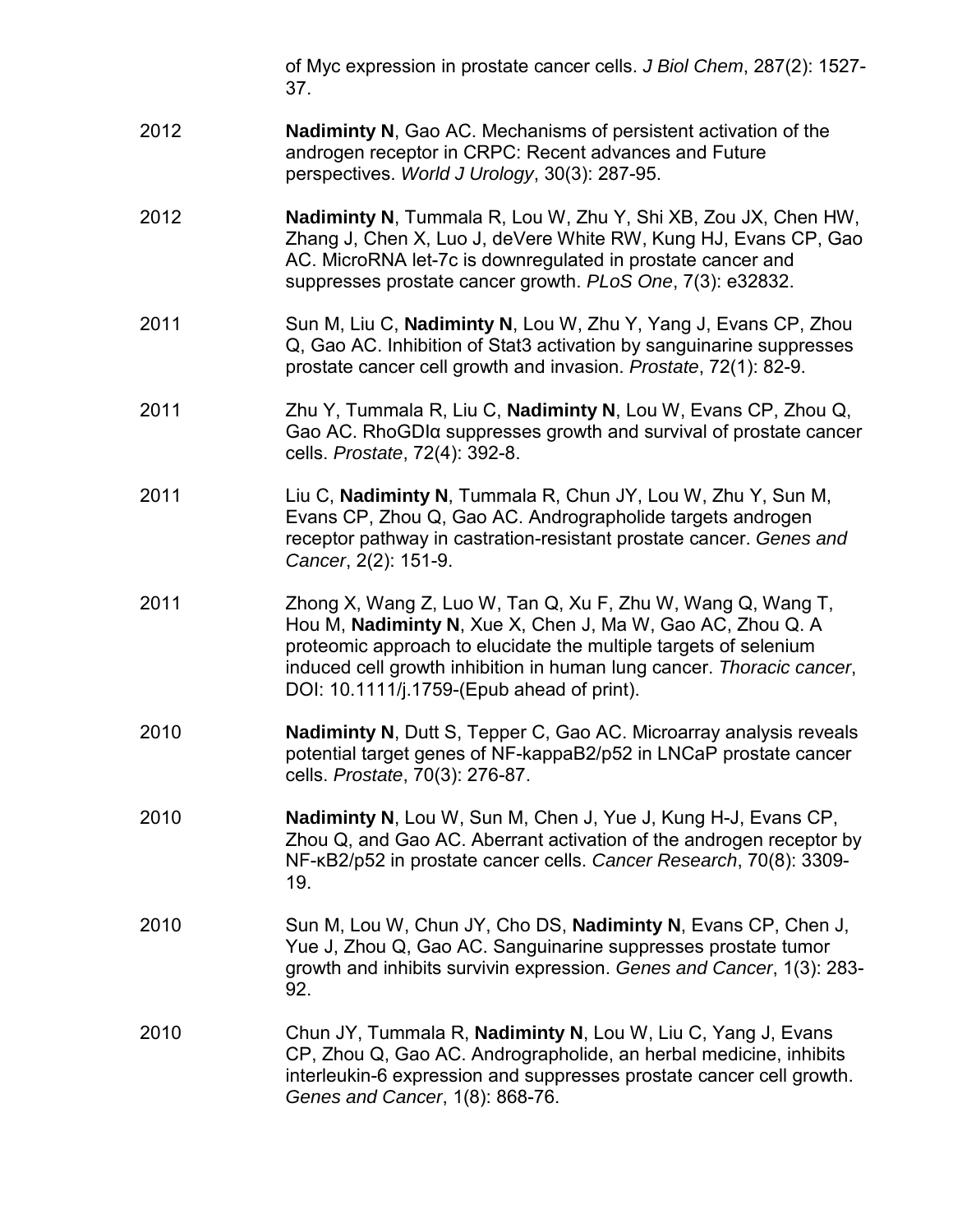| 2010 | Yang X, You J, Luo W, Yue J, Ma L, Xiao W, Zhu D, Wu Z, Wang D,<br>Nadiminty N, Gao AC, Zhou Q. The N-terminal kinase suppressor of<br>Ras complex has a weak nucleoside diphosphate kinase activity.<br>Thoracic Cancer, 1(3): 109-115.                                                           |
|------|----------------------------------------------------------------------------------------------------------------------------------------------------------------------------------------------------------------------------------------------------------------------------------------------------|
| 2009 | Chun JY, Nadiminty N, Dutt S, Lou W, Yang JC, Kung HJ, Evans CP,<br>Gao AC. Interleukin-6 regulates androgen synthesis in prostate cancer<br>cells. Clin Cancer Res, 15(15): 4815-22.                                                                                                              |
| 2008 | Lee SO, Chun JY, Nadiminty N, Lou W, Feng S, Gao AC. Interleukin-<br>4 activates androgen receptor through CBP/p300. Prostate, 69(2):<br>126-32.                                                                                                                                                   |
| 2008 | Nadiminty N, Chun JY, Lou W, Lin X, Gao AC. NF-kappaB2/p52<br>enhances androgen-independent growth of human LNCaP cells via<br>protection from apoptotic cell death and cell cycle arrest induced by<br>androgen-deprivation. Prostate, 68(16): 1725-33.                                           |
| 2008 | <b>Nadiminty N, Gao AC. Mechanisms of selenium chemoprevention</b><br>and therapy in prostate cancer. Mol Nutr Food Res, 52(11): 1247-60.                                                                                                                                                          |
| 2008 | Hu Y, Sun M, Nadiminty N, Lou W, Pinder E, Gao AC. Transcriptional<br>regulation of human RANK ligand gene expression by E2F1. Biochem<br>Biophys Res Commun, 370(3): 440-4.                                                                                                                       |
| 2007 | Lee SO, Dutt SS, Nadiminty N, Pinder E, Liao H, Gao AC.<br>Development of an androgen-deprivation induced and androgen<br>suppressed human prostate cancer cell line. Prostate, 67(12): 1293-<br>300.                                                                                              |
| 2007 | Nadiminty N, Chun JY, Hu Y, Dutt S, Lin X, Gao AC. LIGHT, a<br>member of the TNF superfamily, activates Stat3 mediated by NIK<br>pathway. Biochem Biophys Res Commun, 359(2): 379-84.                                                                                                              |
| 2007 | Lee SO, Chun JY, Nadiminty N, Lou W, Gao AC. Interleukin-6<br>undergoes transition from growth inhibitor associated with<br>neuroendocrine differentiation to stimulator accompanied by androgen<br>receptor activation during LNCaP prostate cancer cell progression.<br>Prostate, 67(7): 764-73. |
| 2006 | Lee SO, Yeon Chun J, Nadiminty N, Trump DL, Ip C, Dong Y, Gao<br>AC. Monomethylated selenium inhibits growth of LNCaP human<br>prostate cancer xenograft accompanied by a decrease in the<br>expression of androgen receptor and prostate-specific antigen (PSA).<br>Prostate, 66(10): 1070-5.     |
| 2006 | Nadiminty N, Lou W, Lee SO, Lin X, Trump DL, Gao AC. Stat3<br>activation of NF-{kappa}B p100 processing involves CBP/p300-<br>mediated acetylation. Proc Natl Acad Sci U S A, 103(19): 7264-9.                                                                                                     |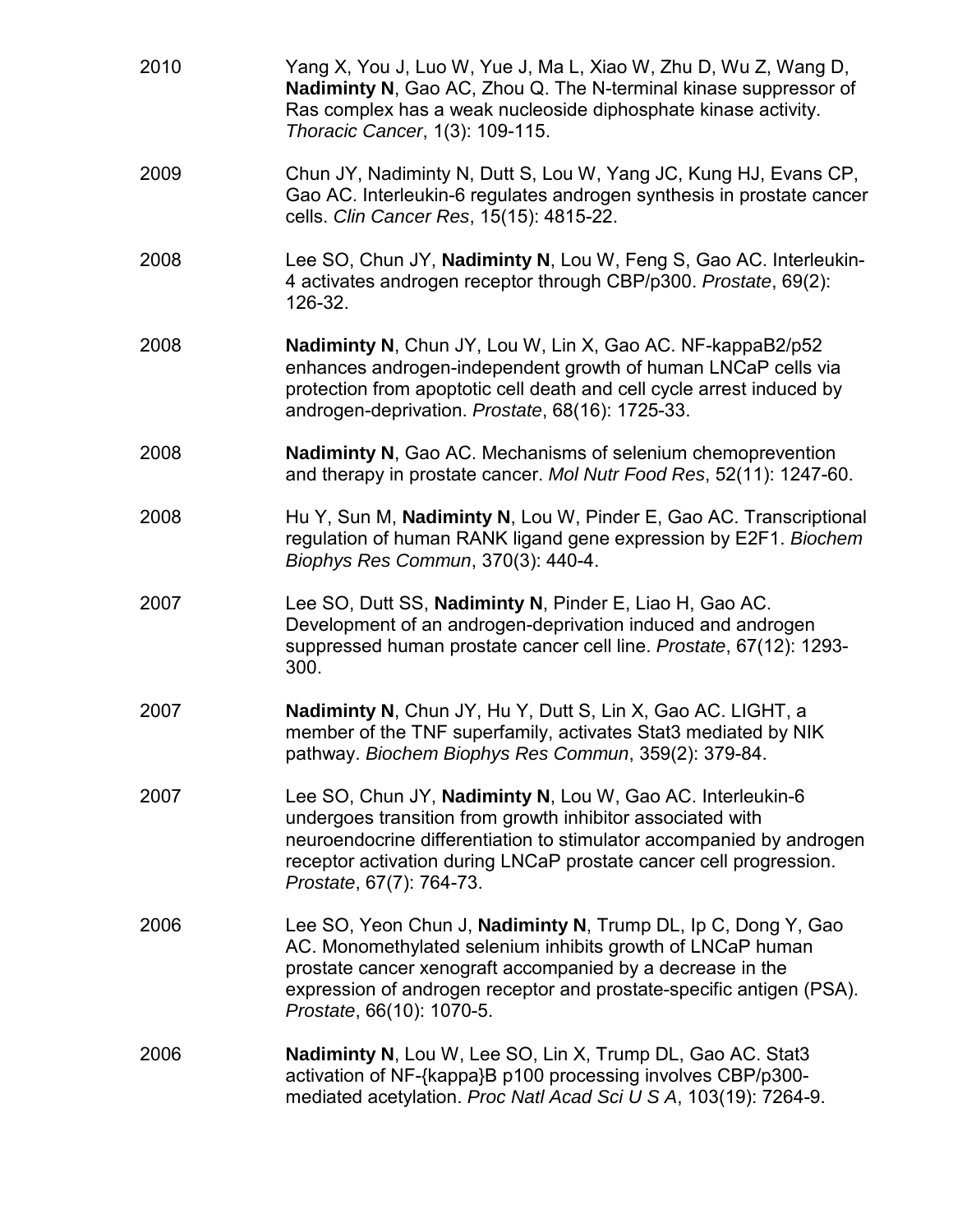| 2006 | Chun JY, Nadiminty N, Lee SO, Onate SA, Lou W, Gao AC.<br>Mechanisms of selenium down-regulation of androgen receptor<br>signaling in prostate cancer. Mol Cancer Ther, 5(4): 913-8.                                                                                                         |
|------|----------------------------------------------------------------------------------------------------------------------------------------------------------------------------------------------------------------------------------------------------------------------------------------------|
| 2006 | <b>Nadiminty N, Lou W, Lee SO, Mehraein-Ghomi F, Kirk JS, Conroy</b><br>JM, Zhang H, Gao AC. Prostate-specific antigen modulates genes<br>involved in bone remodeling and induces osteoblast differentiation of<br>human osteosarcoma cell line SaOS-2. Clin Cancer Res, 12(5): 1420-<br>30. |
| 2005 | Lee SO, Lou W, Nadiminty N, Lin X, Gao AC. Requirement for NF-<br>(kappa)B in interleukin-4-induced androgen receptor activation in<br>prostate cancer cells. Prostate, 64(2): 160-7.                                                                                                        |
| 2005 | Lee SO, Nadiminty N, Wu XX, Lou W, Dong Y, Ip C, Onate SA, Gao<br>AC. Selenium disrupts estrogen signaling by altering estrogen<br>receptor expression and ligand binding in human breast cancer cells.<br>Cancer Res, 65(8): 3487-92.                                                       |
| 2004 | Ghosh R, Nadiminty N, Fitzpatrick JE, Alworth WL, Slaga TJ, Kumar<br>AP. Eugenol causes melanoma growth suppression through inhibition<br>of E2F1 transcriptional activity. J Biol Chem, 280(7): 5812-9.                                                                                     |
| 2001 | N. Nagalakshmi and M.N.V. Prasad. Responses of glutathione cycle<br>enzymes and glutathione metabolism to copper stress in<br>Scenedesmus bijugatus. Plant Science, 160: 291-299.                                                                                                            |
| 1998 | N. Nagalakshmi and M.N.V. Prasad. Copper-induced oxidative stress<br>in Scenedesmus bijugatus-Protective role of free radical scavengers.<br>Bull Environ Contam Toxicol, 61: 623-628.                                                                                                       |

# **Book Chapters**

| 2014 | <b>Nadiminty N, Tummala R, Gao AC: MicroRNAs in the Development</b><br>and Progression of Prostate Cancer, Singh SR and Rameshwer P,<br>(ed), MicroRNAs in Development and in the Progression of Cancer,<br>Springer. |
|------|-----------------------------------------------------------------------------------------------------------------------------------------------------------------------------------------------------------------------|
| 2012 | Nadiminty N, Tummala R, Zhu Y, Gao AC: NF-kappaB2/p52 in<br>prostate cancer, Tindall DJ, (ed), Prostate Cancer: Biochemistry,<br>Molecular Biology and Genetics, Springer.                                            |
| 2009 | <b>Nadiminty N, Gao AC: Selenium and Androgen Receptor in Prostate</b><br>Cancer, Mohler JL, Tindall DJ, (ed), Androgen Action in Prostate<br>Cancer, Springer.                                                       |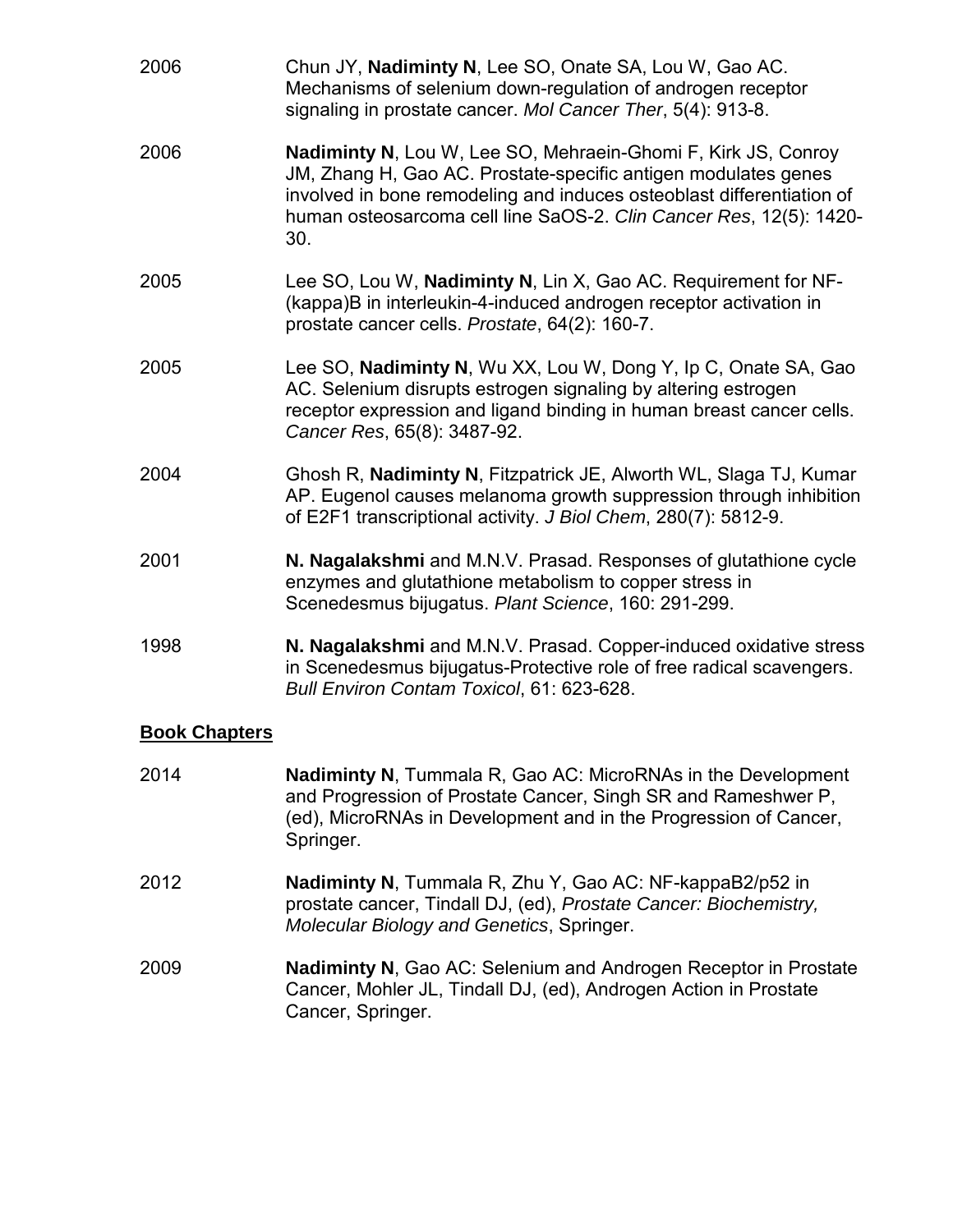#### **GRANTS**

## **Active**

| 07/01/2016 - | 1R21CA202404-01A1 (NCI), \$275,000 total direct costs, Principal |
|--------------|------------------------------------------------------------------|
| 06/30/2018   | Investigator, MicroRNAs Modulate Therapy Resistance in Prostate  |
|              | Cancer                                                           |

07/01/2017 – 06/30/2019 1R03 CA198696-01A1 (NCI), \$100,000 total direct costs, Principal Investigator, Alteration of the miR-let-7c:Lin28 ratio as a predictor of therapy resistance in Prostate Cancer

## **Completed**

| 07/01/2011 -<br>06/30/2015   | Department of Defense Prostate Cancer Research Program,<br>PC100502, \$446,204 total direct costs, Principal Investigator, Novel<br>functions of NF-kappaB2/p52 in prostate cancer               |
|------------------------------|--------------------------------------------------------------------------------------------------------------------------------------------------------------------------------------------------|
| $07/01/2011 -$<br>06/30/2013 | UC Davis Academic Federation (Intramural Funding), \$10,000,<br>Principal Investigator, Loss of miR-let-7c as a predictor of castration<br>resistance in prostate cancer                         |
| $01/01/2011 -$<br>12/31/2011 | American Cancer Society - Institutional Research Grant, Grant #95-<br>125-07, \$30,000, Principal Investigator, Regulation of the Lin28/miR-<br>let-7c axis by NF-kappaB2/p52 in prostate cancer |

## **HONORS & AWARDS**

| 2015      | Molecular Cancer Therapeutics 2013 article featured as one of the 5<br>most cited articles since its publication in "The Best of AACR Journals<br>2013" |
|-----------|---------------------------------------------------------------------------------------------------------------------------------------------------------|
| 2013      | Best Poster Award, AUA Annual Meeting 2013, San Diego, CA                                                                                               |
| 2011      | Best Poster Award, AUA Annual Meeting 2011, Washington, D.C.                                                                                            |
| 2009      | Academic Federation Travel Award to attend the AUA Annual Meeting<br>2009 in Chicago                                                                    |
| 2008      | Society for Basic Urologic Research (SBUR) Travel Award to attend<br>the SBUR Annual Fall Meeting 2008 in Phoenix                                       |
| 1999      | Awarded a travel grant from CSIR, India to attend the 5th International<br>Conference on the Biogeochemistry of Trace Elements, Vienna,<br>Austria      |
| 1997-2001 | Senior Research Fellowship from Council for Scientific and Industrial<br>Research (CSIR), India                                                         |
| 1995-1997 | Junior Research Fellowship from CSIR, India                                                                                                             |
| 1994      | Gold medal for standing first in MSc                                                                                                                    |
| 1992      | <b>Best Student Award in BSc</b>                                                                                                                        |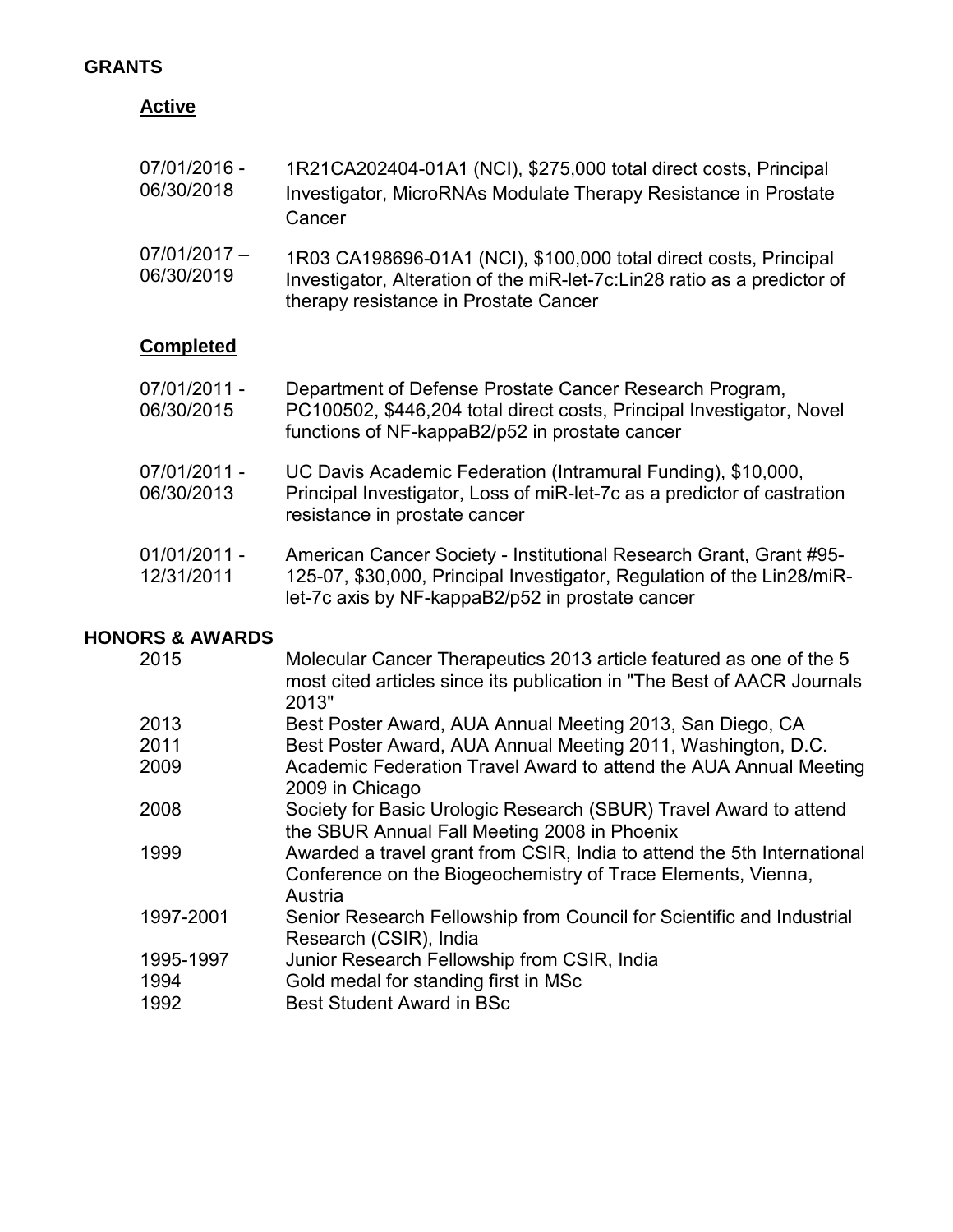## **CONFERENCE ACTIVITY**

# **Conferences attended**

| 2016 | SBUR Annual Meeting, Scottsdale, AZ                                                                                              |
|------|----------------------------------------------------------------------------------------------------------------------------------|
| 2015 | AUA Annual Meeting, New Orleans, LA                                                                                              |
| 2014 | AUA Annual Meeting, Orlando, FL                                                                                                  |
| 2014 | <b>SBUR Annual Meeting, Dallas, TX</b>                                                                                           |
| 2013 | AACR Annual Meeting, Washington, DC                                                                                              |
| 2013 | AUA Annual Meeting, San Diego, CA                                                                                                |
| 2011 | AACR 102nd Annual Meeting, Orlando, FL                                                                                           |
| 2011 | AUA Annual Meeting, Washington, DC                                                                                               |
| 2010 | AACR 101st Annual Meeting, Washington DC                                                                                         |
| 2010 | AUA Annual Meeting, San Francisco, CA                                                                                            |
| 2009 | Annual Cancer Research Symposium, UC Davis Cancer Center                                                                         |
| 2009 | AUA Annual Meeting, Chicago, IL                                                                                                  |
| 2008 | Annual Cancer Research Symposium, UC Davis Cancer Center                                                                         |
| 2008 | Annual Meeting, AACR, San Diego, CA                                                                                              |
| 2008 | SBUR Annual Fall Meeting, Phoenix, AZ                                                                                            |
| 2007 | Annual Meeting, AACR, Los Angeles, CA                                                                                            |
| 2006 | 97th Annual Meeting, AACR, Washington, DC                                                                                        |
| 2005 | 96th Annual Meeting, AACR, Anaheim, CA                                                                                           |
| 1999 | International Conference on "Life Sciences in the New Millennium",<br>Invited Speaker, University of Hyderabad, Hyderabad, India |
| 1999 | 5th International Conference on the Biogeochemistry of Trace<br>Elements, Vienna, Austria                                        |
| 1998 | National Symposium on Plant Physiology and Plant Biochemistry,<br>University of Hyderabad, Hyderabad, India                      |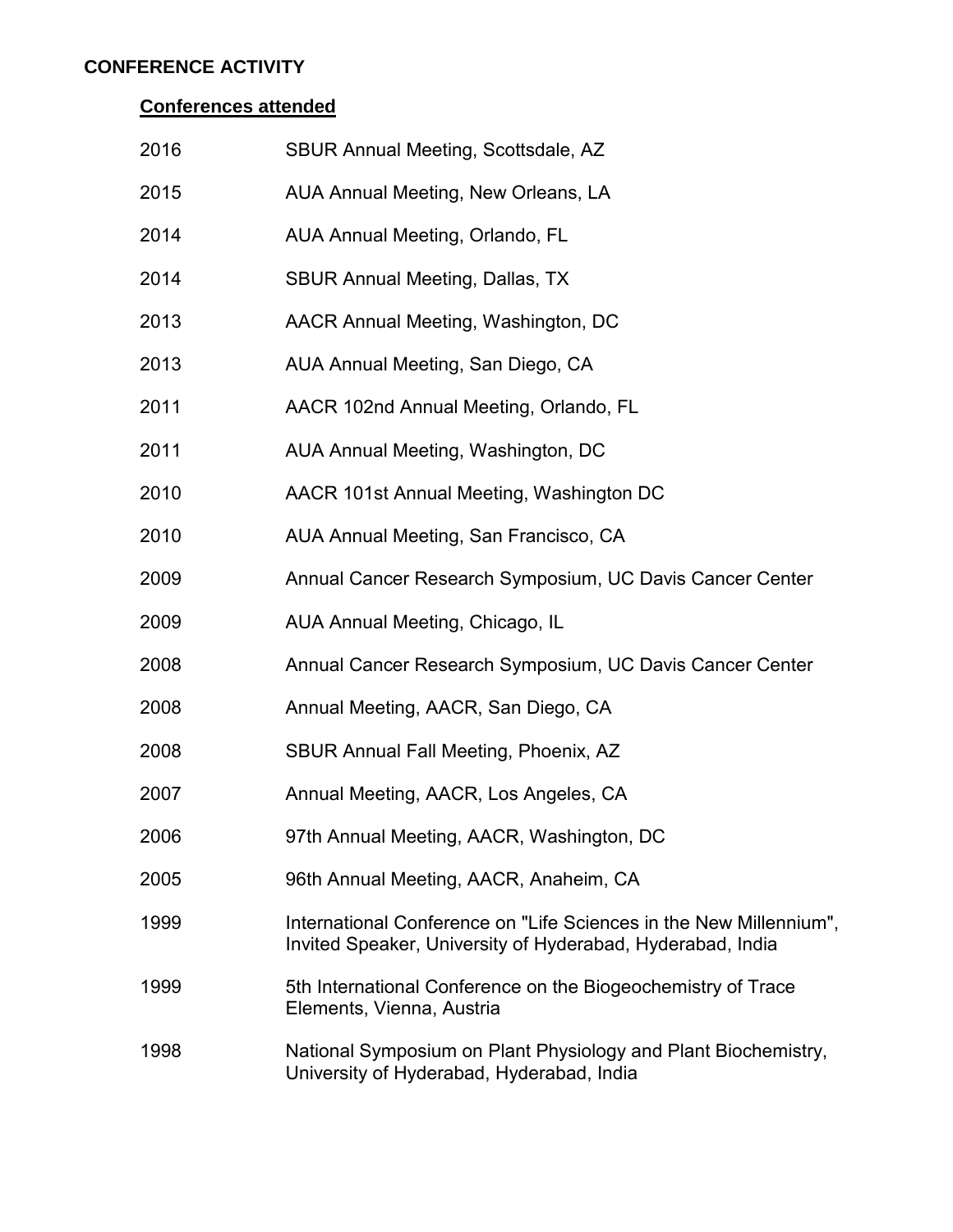#### **Abstracts presented**

| 2015 | NF-kappaB2/p52:c-Myc:hnRNPA1 regulatory pathway controls<br>expression of androgen receptor splice variants and enzalutamide<br>sensitivity in prostate cancer. AUA Annual Meeting 2015. |
|------|------------------------------------------------------------------------------------------------------------------------------------------------------------------------------------------|
| 2014 | NF-kappaB2/p52 induces resistance to enzalutamide in Prostate<br>Cancer: Role of androgen receptor and its variants. AUA Annual<br>Meeting 2014.                                         |
| 2014 | miR-Let-7c/Lin28 axis regulates the sensitivity of prostate cancer cells<br>to anti-androgens via AR variants. SBUR Annual Meeting 2014.                                                 |
| 2013 | NF-kappaB2/p52 induces resistance to enzalutamide possibly by<br>upregulation of AR-V7. AACR Annual Meeting, 2013.                                                                       |
| 2013 | NF-kB2/p52 induces expression of inflammatory mediators in prostate<br>cancer in vivo. AACR Annual Meeting 2013.                                                                         |
| 2013 | NF-KB2/p52 induces resistance to enzalutamide possibly by<br>upregulation of AR-V7. AUA Annual Meeting 2013.                                                                             |
| 2013 | miR-let-7c axis regulates androgen signaling and the growth of<br>prostate cancer cells. AUA Annual Meeting 2013.                                                                        |
| 2011 | Andrographolide targets AR pathway in castration-resistant prostate<br>cancer. 2011 Annual Meeting, AUA.                                                                                 |
| 2011 | Regulation of intracrine androgen synthesis by NF-kappaB2/p52. 2011<br>Annual Meeting, AUA.                                                                                              |
| 2011 | Andrographolide is a novel inhibitor of Interleukin-6 and suppresses<br>prostate tumor growth. 2011 Annual Meeting, AUA.                                                                 |
| 2011 | Lin28/miR-let-7c axis controls the growth and tumorigenicity of<br>prostate cancer cells. 2011 Annual Meeting, AUA.                                                                      |
| 2011 | Andrographolide is a novel inhibitor of interleukin-6 and suppresses<br>prostate tumor growth. 102nd Annual Meeting, AACR.                                                               |
| 2011 | Regulation of intracrine androgen synthesis by NF-kappaB2/p52.<br>102nd Annual Meeting, AACR.                                                                                            |
| 2011 | Lin28/miR-let-7c axis controls the growth and tumorigenicity of<br>prostate cancer cells. 102nd Annual Meeting, AACR.                                                                    |
| 2010 | Activation of androgen signaling axis by NF-kappaB2/p52. 101st<br>Annual Meeting, AACR, Washington DC.                                                                                   |
| 2010 | Osteoblastic differentiation induced by PSA: Role of Wif-1 and TGF-β.                                                                                                                    |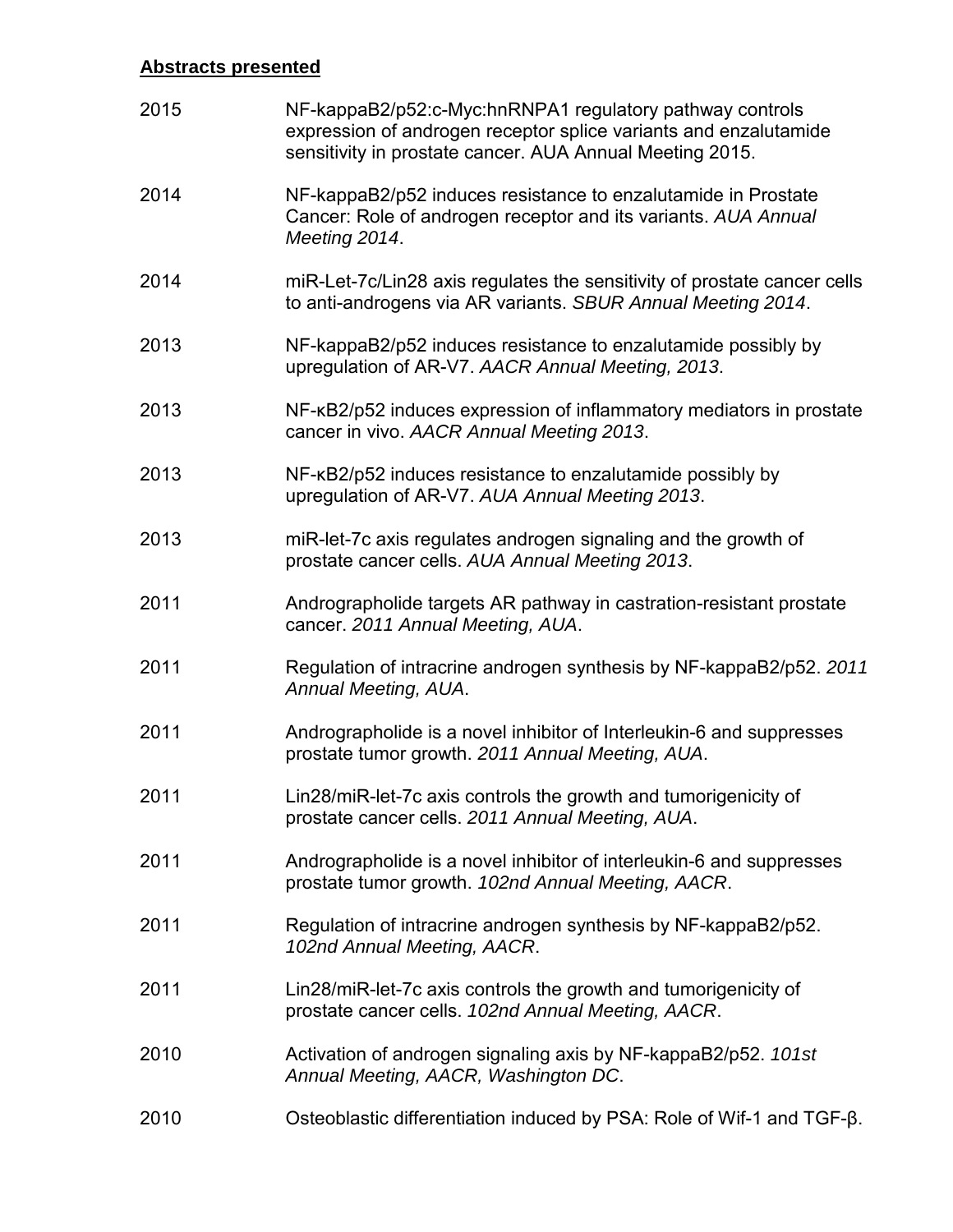*101st Annual Meeting, AACR, Washington, DC*.

- 2010 Interleukin-6 and intracrine androgens in prostate cancer cells. *101st Annual Meeting, AACR. Washington, DC*.
- 2010 Aberrant activation of the androgen receptor by NF-kappaB2/p52 in prostate cancer cells. *2010 Annual Meeting, AUA*.
- 2009 NF-kappaB2/p52 induces castration-resistant growth of LNCaP cells by protection from apoptosis and cell cycle arrest induced by androgen deprivation and aberrant activation of the androgen receptor. *Annual Meeting 2009, AUA*.
- 2009 NF-kappaB2/p52 induces castration-resistant growth of LNCaP cells by protection from apoptosis and cell cycle arrest induced by androgen deprivation and aberrant activation of the androgen receptor. *Annual Cancer Research Symposium, UC Davis Cancer Center*.
- 2008 Activation of NF-kappaB2 p52 promotes androgen independence in LNCaP prostate cancer cells. *99th Annual Meeting, AACR*.
- 2008 NF-kappaB2/p52 induces castration-resistant growth of LNCaP cells by protection from apoptosis and cell cycle arrest induced by androgen deprivation and aberrant activation of the androgen receptor. *2008 Annual Fall Meeting, SBUR*.
- 2008 NF-kappaB2/p52 promotes androgen-independent growth of LNCaP prostate cancer cells. *Annual Cancer Research Symposium, UC Davis Cancer Center*.
- 2007 NF-kappaB2 p52 promotes androgen-independent growth of LNCaP prostate cancer cells. *Late-breaking abstract, Centennial Annual Meeting, AACR*.
- 2007 Role of Wif-1 and TGFβ in the osteoblastic differentiation induced by PSA in SaOS-2 cells. *Centennial Annual Meeting, AACR*.
- 2007 Selenium inhibits the expression of osteogenic genes associated with bone remodeling. *98th Annual Meeting, AACR*.
- 2006 Stat3 induction of NF-kappaB2/p100 processing requires CBP/p300 mediated acetylation. *Late-breaking abstract, 97th Annual Meeting, AACR*.
- 2006 Molecular mechanisms of osteoblastic differentiation induced by PSA in SaOS-2 osteosarcoma cells. *97th Annual Meeting, AACR*.
- 2006 Monomethylated selenium inhibits growth of LNCaP prostate cancer xenograft accompanied by a decrease in the expression of androgen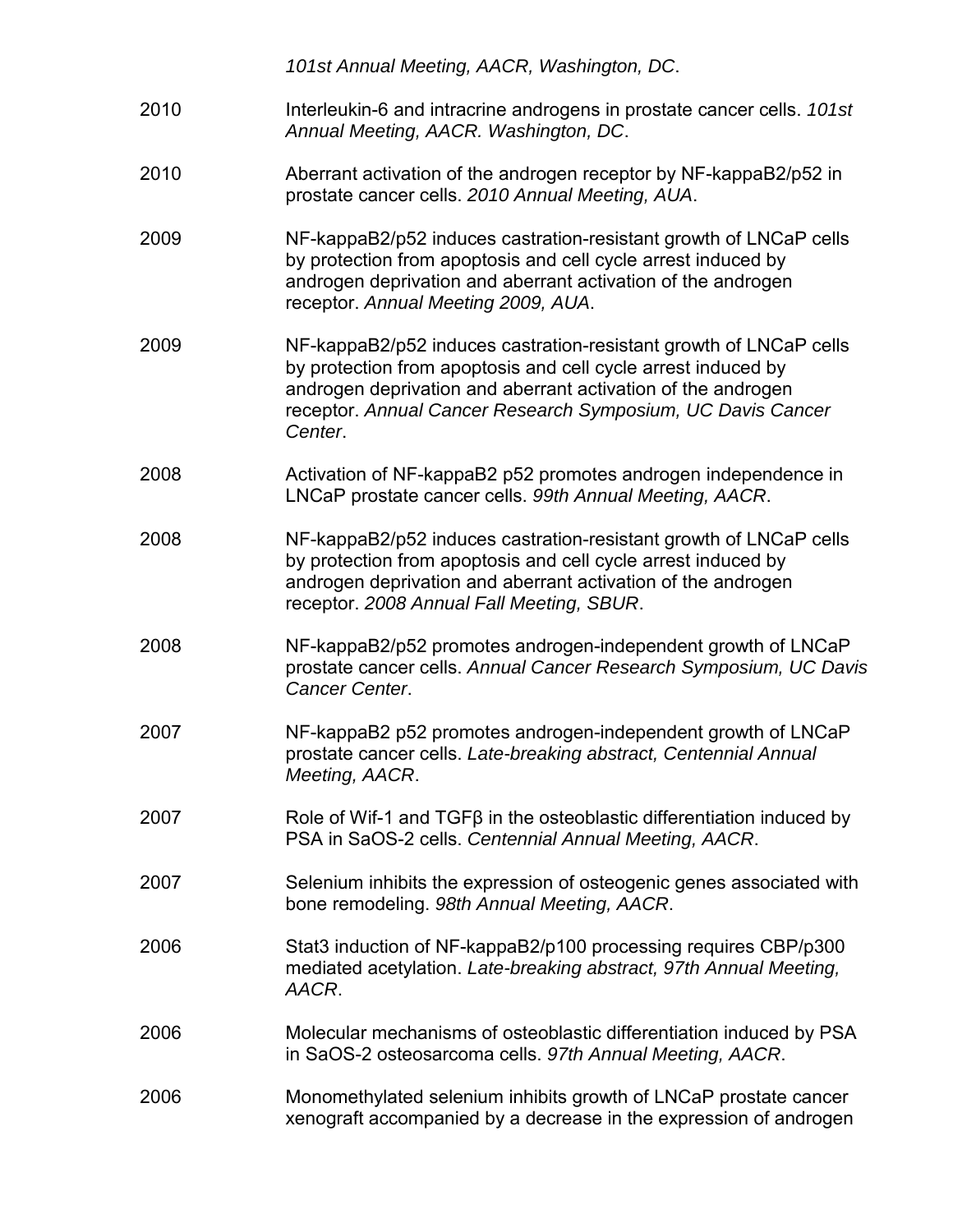receptor and prostate specific antigen (PSA). *97th Annual Meeting, AACR*.

| 2006 | Mechanisms of selenium down regulation of androgen receptor |
|------|-------------------------------------------------------------|
|      | signaling in prostate cancer. 97th Annual Meeting, AACR.    |

- 2005 Prostate specific antigen (PSA) modulates genes involved in bone remodeling and induces osteoblastic differentiation of human osteosarcoma cell line SaOS-2. *96th Annual Meeting, AACR*.
- 2005 Selenium disrupts androgen receptor and estrogen receptor signaling in prostate and breast cancer cells. *96th Annual Meeting, AACR*.

### **MENTORING EXPERIENCE**

|             | 2015 - June, 2017 Post-doctoral advisees 3                          |
|-------------|---------------------------------------------------------------------|
| 2014 - 2015 | graduate advisees 1; post-doctoral advisees 4                       |
| 2013 - 2014 | graduate advisees 1; post-doctoral advisees 3                       |
| 2012 - 2013 | graduate advisees 1; post-doctoral advisees 2                       |
| 2011 - 2012 | graduate advisees 1; post-doctoral advisees 1                       |
| 2010 - 2011 | graduate advisees 2; post-doctoral advisees 2                       |
| 2009 - 2010 | graduate advisees 2; mentored an undergraduate student from         |
|             | Carnegie Mellon University, Pittsburg, PA; post-doctoral advisees 2 |
| 2008 - 2009 | graduate advisees 2; post-doctoral advisees 2                       |

#### **SERVICE TO PROFESSION**

#### **Editorial and Advisory Boards**

| 2010 - Current | Reviewer, World Journal of Urology                                  |
|----------------|---------------------------------------------------------------------|
|                |                                                                     |
| 2011 - Current | <b>Reviewer, Molecular Cancer Therapeutics</b>                      |
| 2011 - Current | <b>Reviewer, BMC Cancer</b>                                         |
| 2012 - Current | Reviewer, International Journal of Molecular Sciences               |
| 2012 - Current | Reviewer, PLoS One                                                  |
| 2013 - Current | <b>Reviewer, Cancers</b>                                            |
| 2013 - Current | Reviewer, International Journal of Nanomedicine                     |
| 2013 - Current | Reviewer, International Journal of Biochemistry and Cell Biology    |
| 2013 - Current | Reviewer, BioMed Research International                             |
| 2013 - Current | <b>Reviewer, Journal of Clinical Medicine</b>                       |
| 2013 - Current | Reviewer, Drug Design, Development and Therapy                      |
| 2015 - Current | Associate Editor, Journal of Cancer Prevention and Current Research |
| 2015 - Current | Reviewer, Asian Journal of Andrology                                |
| 2015 - Current | <b>Reviewer, Antioxidants</b>                                       |
| 2015 - Current | Reviewer, Cancer Research                                           |
|                |                                                                     |

## **Grant Reviewer**

| 2011-Current<br>Grant Reviewer for Research Grants Council of Hong Kong |  |
|-------------------------------------------------------------------------|--|
|-------------------------------------------------------------------------|--|

2014-Current Grant Reviewer for Chief Scientist Office of Scotland